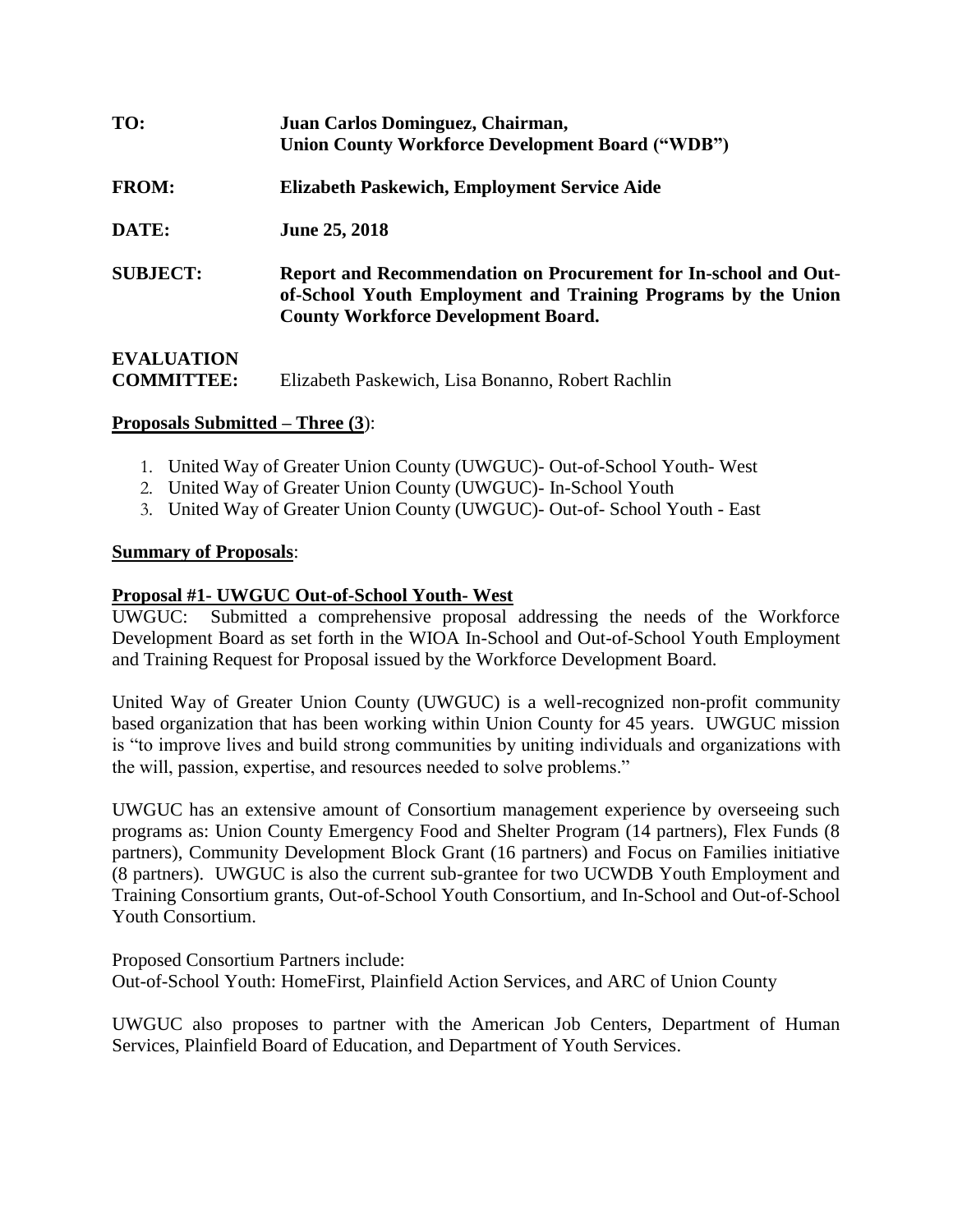UWGUC has an understanding of client barriers and has structured their program to ensure multiple sites by utilizing UWGUC Family Success Centers, providing flexible hours including weekends, and trauma informed case manager practices.

United Way has created an OSY Employment Pathways Program Model consisting of three Tracks. Chart of this has been attached.

Evaluation Committee takes concern with lack of clear work experience opportunities available to youth. Also the Evaluation Committee took concern to the lack of best practices/corrective action regarding the current Consortium and how that would impact this program. Various student "Tracks" or pathways are indicated.

The Evaluation Committee had the additional findings:

- Minimal Budget Narrative
- No student incentives
- No mention of current consortium best practices/corrective action

UWGUC proposes to serve a minimum of 40 OSY in Western Union County with an estimated slot cost of \$7,000.00

### **Evaluative Criteria Summary:**

| <b>RFP Scoring Methodology</b>                                    | <b>POINTS</b> | <b>POSSIBLE AVG.POINTS</b><br><b>RECIEVED</b> |
|-------------------------------------------------------------------|---------------|-----------------------------------------------|
| Section 4.3: Title Page, Table of Contents, and Executive Summary | 5             | 5                                             |
| Section 4.4: Business Description and Qualifications              | 10            | 9                                             |
| Section 4.5: Program Content                                      | 55            | 41                                            |
| Section 4.6: Past Performance                                     | 10            |                                               |
| Section 4.7: Budget and Budget Narrative                          | 20            | 12                                            |
| <b>Total Available Points</b>                                     | 100           | 74                                            |

**Recommendation:** Contract Award to UWGUC for Out-of- School Youth- West Union County Employment and Training Program.

**Purpose/justification of recommended action:** UWGUC's proposal satisfies the primary purpose of the UCWDB's procurement which is to manage and coordinate a hiqh- quality In-School and Out-of-School Youth Employment and Training Program implementing and providing Outreach, Recruitment and Orientation, Intake, Eligibility Determination and Registration, Objective Assessment and Referral, Individual Service Strategy (ISS), Case Management, Access to a Range of Services (WIOA Required Youth Elements), Follow-up Services, High- Quality Partnerships, and collaboration with American Job Centers.

 All required executed procurement compliance documentation set forth within the RFP have been submitted.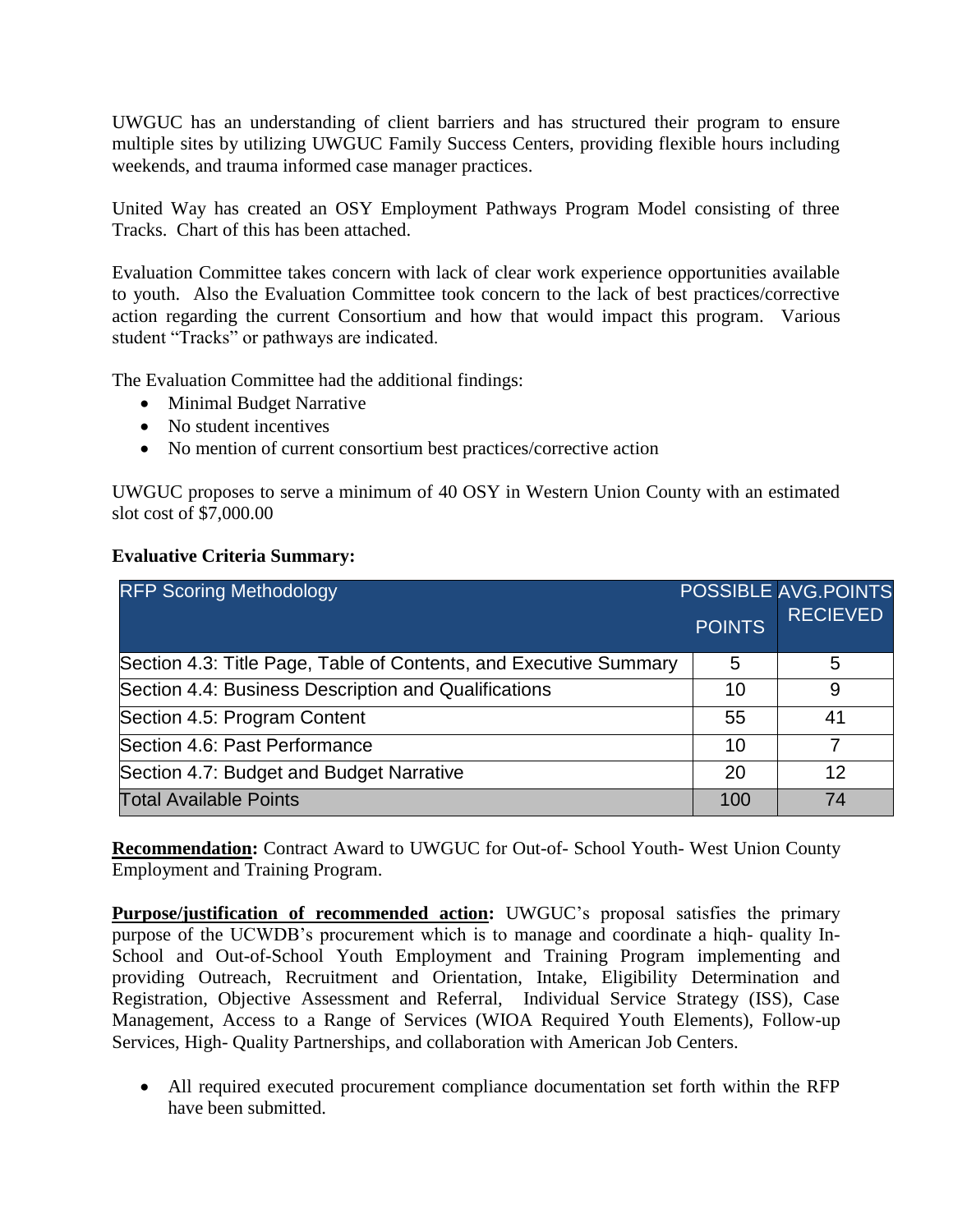### **Proposal #2- UWGUC In-School Youth**

UWGUC: Submitted a comprehensive proposal addressing the needs of the Workforce Development Board as set forth in the WIOA In-School and Out-of-School Youth Employment and Training Request for Proposal issued by the Workforce Development Board.

United Way of Greater Union County (UWGUC) is a well-recognized non-profit community based organization that has been working within Union County for 45 years. UWGUC mission is "to improve lives and build strong communities by uniting individuals and organizations with the will, passion, expertise, and resources needed to solve problems."

UWGUC has an extensive amount of Consortium management experience by overseeing such programs as: Union County Emergency Food and Shelter Program (14 partners), Flex Funds (8 partners), Community Development Block Grant (16 partners) and Focus on Families initiative (8 partners). UWGUC is also the current sub-grantee for two UCWDB Youth Employment and Training Consortium grants, Out-of-School Youth Consortium, and In-School and Out-of-School Youth Consortium.

Proposed Consortium Partners include:

- HomeFirst (Plainfield),
- Community Access Unlimited (Elizabeth),
- Urban League(Elizabeth),
- Plainfield Action Services (Plainfield),
- E'Town Housing and Community Development Corp(Elizabeth)

UWGUC also proposes to partner with the American Job Centers, Department of Human Services, Elizabeth and Plainfield Board of Education, and Department of Youth Services.

UWGUC has an understanding of client barriers and has structured their program to ensure multiple sites by utilizing UWGUC Family Success Centers, providing flexible hours including weekends, and trauma informed case manager practices.

UWGUC has proposed clear career pathways for the ISY program: Western Union County

- IT internship in Desktop and Media
- Early childhood internship

Eastern Union County

- $\bullet$  IT
- Culinary Arts (Sample Pathway Plan attached)

UWGUC has identified that 23 ISY students will be taken directly from CAU and ETown Housing providing opportunity to a high-priority in-need population.

The Evaluation Committee had the following findings:

- Clear career pathway opportunities
- Minimal Budget Narrative
- No student incentives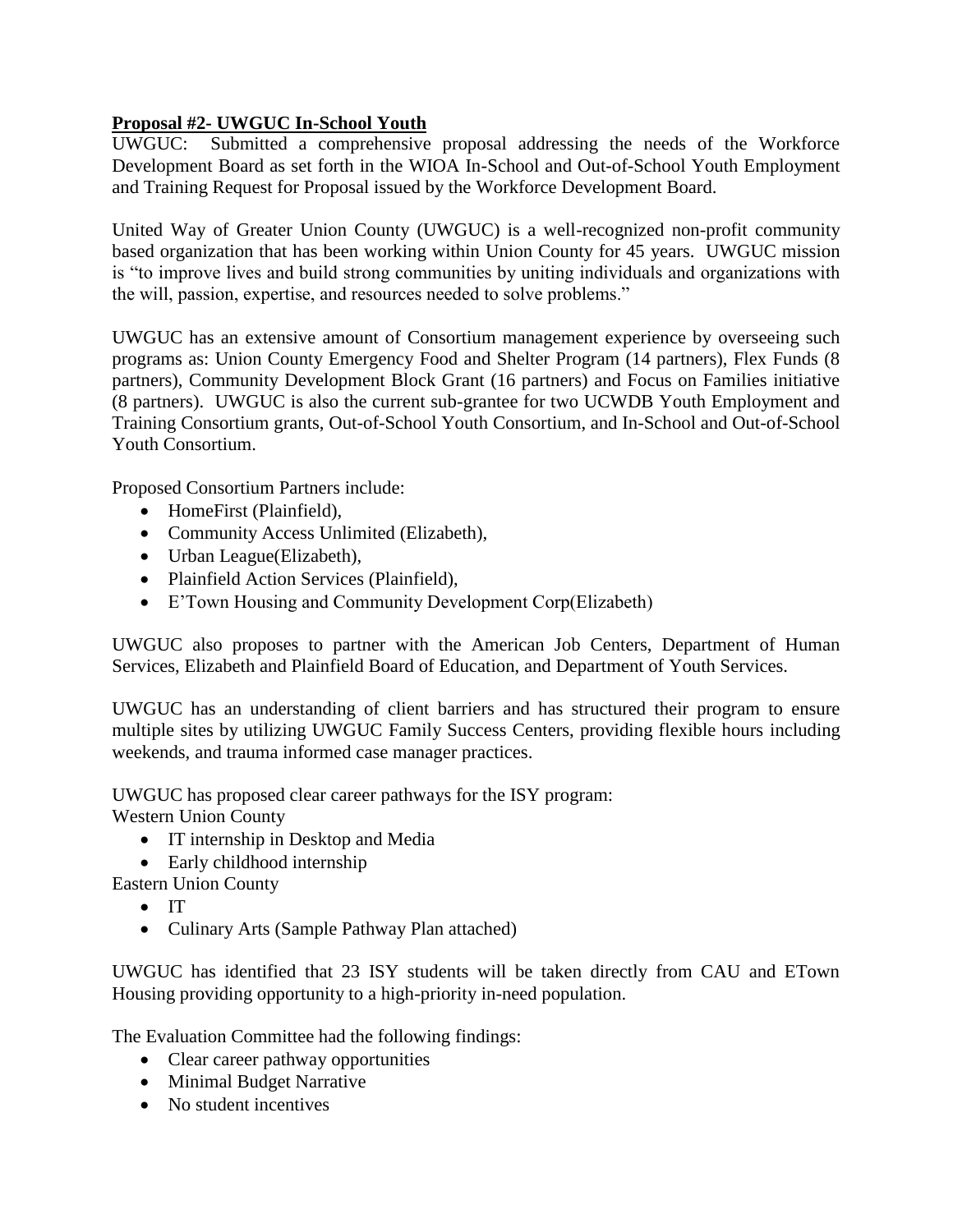- No mention of current consortium best practices/corrective action
- High LOS is ambitious- will need to ensure students do not slip through

UWGUC proposes to serve a minimum of 120 ISY at cost slot of approx. \$2,500/client

### **Evaluative Criteria Summary:**

| <b>RFP Scoring Methodology</b>                                    | <b>POINTS</b> | <b>POSSIBLE AVG.POINTS</b><br><b>RECIEVED</b> |
|-------------------------------------------------------------------|---------------|-----------------------------------------------|
| Section 4.3: Title Page, Table of Contents, and Executive Summary | 5             | 5                                             |
| Section 4.4: Business Description and Qualifications              | 10            | 9                                             |
| Section 4.5: Program Content                                      | 55            | 45                                            |
| Section 4.6: Past Performance                                     | 10            |                                               |
| Section 4.7: Budget and Budget Narrative                          | 20            | 13                                            |
| <b>Total Available Points</b>                                     | 100           | 79                                            |

**Recommendation:** Contract Award to UWGUC for In-School Youth Employment and Training Program.

**Purpose/justification of recommended action:** UWGUC's proposal satisfies the primary purpose of the UCWDB's procurement which is to manage and coordinate a hiqh- quality In-School and Out-of-School Youth Employment and Training Program implementing and providing Outreach, Recruitment and Orientation, Intake, Eligibility Determination and Registration, Objective Assessment and Referral, Individual Service Strategy (ISS), Case Management, Access to a Range of Services (WIOA Required Youth Elements), Follow-up Services, High- Quality Partnerships, and collaboration with American Job Centers.

 All required executed procurement compliance documentation set forth within the RFP have been submitted.

### **Proposal #3- UWGUC Out-of-School Youth- EAST**

UWGUC: Submitted a comprehensive proposal addressing the needs of the Workforce Development Board as set forth in the WIOA In-School and Out-of-School Youth Employment and Training Request for Proposal issued by the Workforce Development Board.

United Way of Greater Union County (UWGUC) is a well-recognized non-profit community based organization that has been working within Union County for 45 years. UWGUC mission is "to improve lives and build strong communities by uniting individuals and organizations with the will, passion, expertise, and resources needed to solve problems."

UWGUC has an extensive amount of Consortium management experience by overseeing such programs as: Union County Emergency Food and Shelter Program (14 partners), Flex Funds (8 partners), Community Development Block Grant (16 partners) and Focus on Families initiative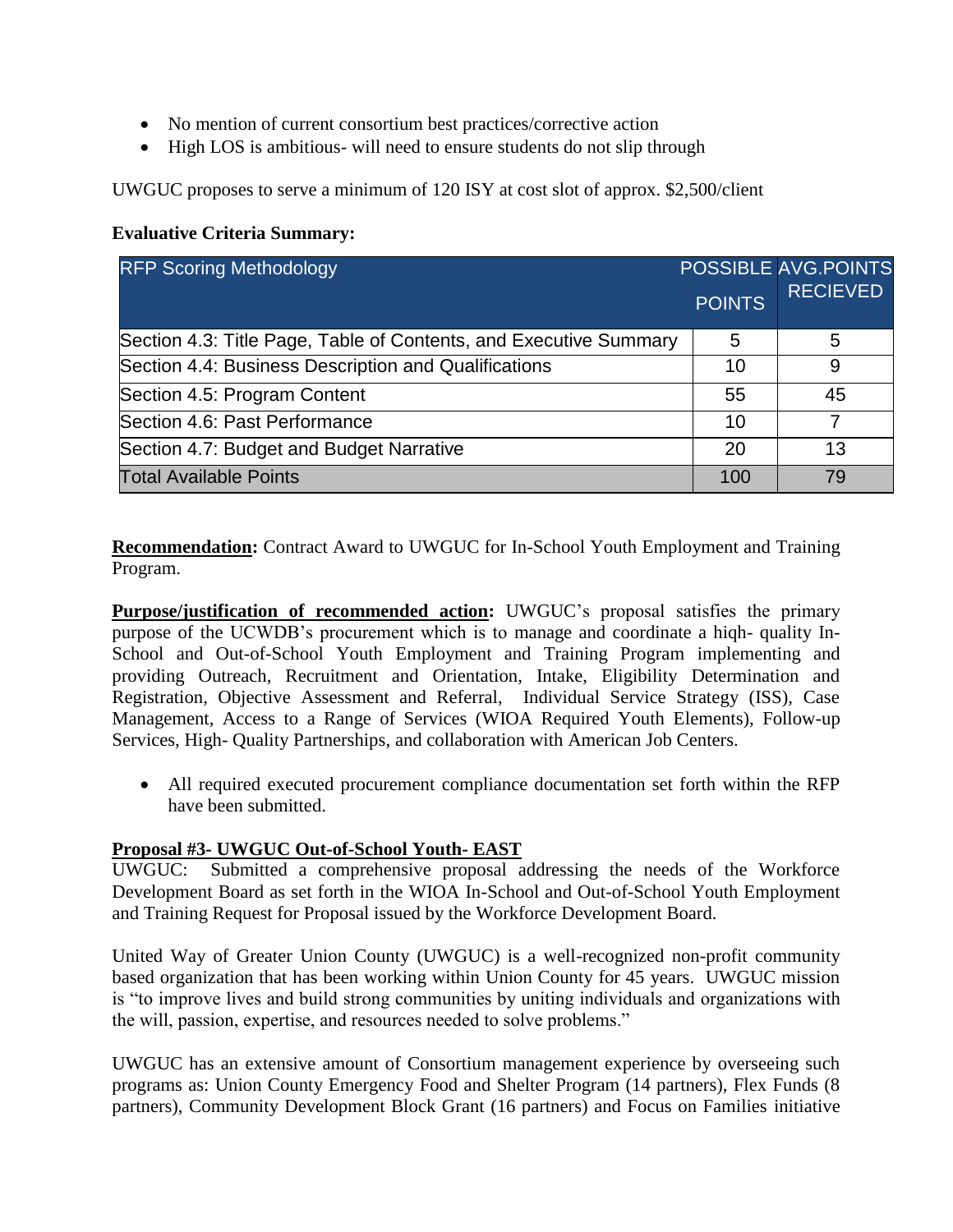(8 partners). UWGUC is also the current sub-grantee for two UCWDB Youth Employment and Training Consortium grants, Out-of-School Youth Consortium, and In-School and Out-of-School Youth Consortium.

Proposed Consortium Partners include:

Out-of-School Youth: ARC of Union County, E'Town, Urban League, and Community Access Unlimited

UWGUC also proposes to partner with the American Job Centers, Department of Human Services, Elizabeth Board of Education, and Department of Youth Services.

UWGUC has an understanding of client barriers and has structured their program to ensure multiple sites by utilizing UWGUC Family Success Centers, providing flexible hours including weekends, and trauma informed case manager practices.

United Way has created an OSY Employment Pathways Program Model consisting of three Tracks. Chart of this has been attached.

Evaluation Committee takes concern with lack of clear work experience opportunities available to youth. Also the Evaluation Committee took concern to the lack of best practices/corrective action regarding the current Consortium and how that would impact this program. Various student "Tracks" or pathways are indicated.

The Evaluation Committee had the additional findings:

- Minimal Budget Narrative- E'Town not mentioned
- No student incentives
- No mention of current consortium best practices/corrective action

UWGUC proposes to serve a minimum of 40 OSY in Eastern Union County with an estimated slot cost of \$7,000.00

### **Evaluative Criteria Summary:**

| <b>RFP Scoring Methodology</b>                                    | <b>POINTS</b> | <b>POSSIBLE AVG.POINTS</b><br><b>RECIEVED</b> |
|-------------------------------------------------------------------|---------------|-----------------------------------------------|
| Section 4.3: Title Page, Table of Contents, and Executive Summary | 5             | 5                                             |
| Section 4.4: Business Description and Qualifications              | 10            | 9                                             |
| Section 4.5: Program Content                                      | 55            | 40                                            |
| Section 4.6: Past Performance                                     | 10            | 9                                             |
| Section 4.7: Budget and Budget Narrative                          | 20            | 10                                            |
| <b>Total Available Points</b>                                     | 100           | 73                                            |

**Recommendation:** Contract Award to UWGUC for Out-of- School Youth- EAST Union County Employment and Training Program.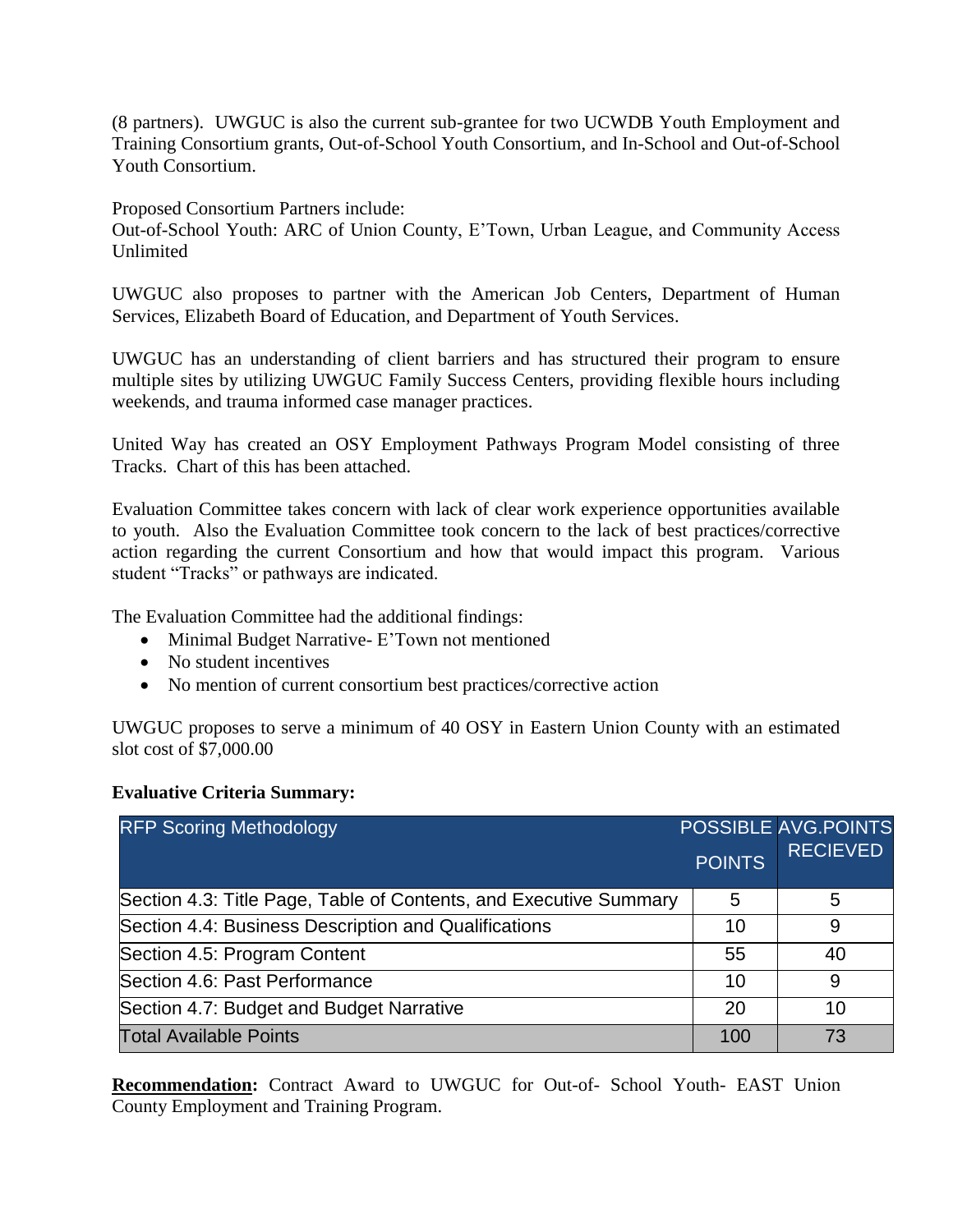**Purpose/justification of recommended action:** UWGUC's proposal satisfies the primary purpose of the UCWDB's procurement which is to manage and coordinate a hiqh- quality In-School and Out-of-School Youth Employment and Training Program implementing and providing Outreach, Recruitment and Orientation, Intake, Eligibility Determination and Registration, Objective Assessment and Referral, Individual Service Strategy (ISS), Case Management, Access to a Range of Services (WIOA Required Youth Elements), Follow-up Services, High- Quality Partnerships, and collaboration with American Job Centers.

 All required executed procurement compliance documentation set forth within the RFP have been submitted.

### **Procurement Process Overview:**

| April 23, 2018: | WDB issued Public Notice advertising for the receipt of proposals for the<br>subject RFP.                                                                   |
|-----------------|-------------------------------------------------------------------------------------------------------------------------------------------------------------|
| April 24, 2018: | WDB issued the RFP through its website.                                                                                                                     |
| May 1, 2018:    | Technical Assistance Conference was held and was attended by multiple<br>interested potential vendors.                                                      |
| May 30, 2018:   | WDB issued Addenda #1 to the RFP                                                                                                                            |
| June 6, 2018:   | WDB issued Question and Answers #1 to the RFP (providing remaining<br>answers to all timely filed questions received in writing from potential<br>vendors). |
| June 19, 2018:  | Submission deadline passed and the WDB opened the three (3) proposals<br>received by the deadline – all of which were from UWGUC.                           |

All Evaluation Committee members submitted a signed conflict of interest certification as required by N.J.A.C. 5:34-4.3(f) prior to receiving a copy of the submitted proposal for review.

All evaluations submitted indicated UWGUC met the requirements set forth in the RFP and fully understand the needs of the WDB for purposes of WIOA In-School and Out-of-School Youth Employment and Training Program.

#### **Proposed Contract Terms:**

| Plan (Scope) of Services: | As set forth in Section 3 of the RFP; and the correlating<br>sections of the UWGUC Proposal. |
|---------------------------|----------------------------------------------------------------------------------------------|
| Length:                   | 12 months (July 1, 2018 through June 30, 2019).                                              |
| Cost:                     | Out-of-School East- \$280,000.00                                                             |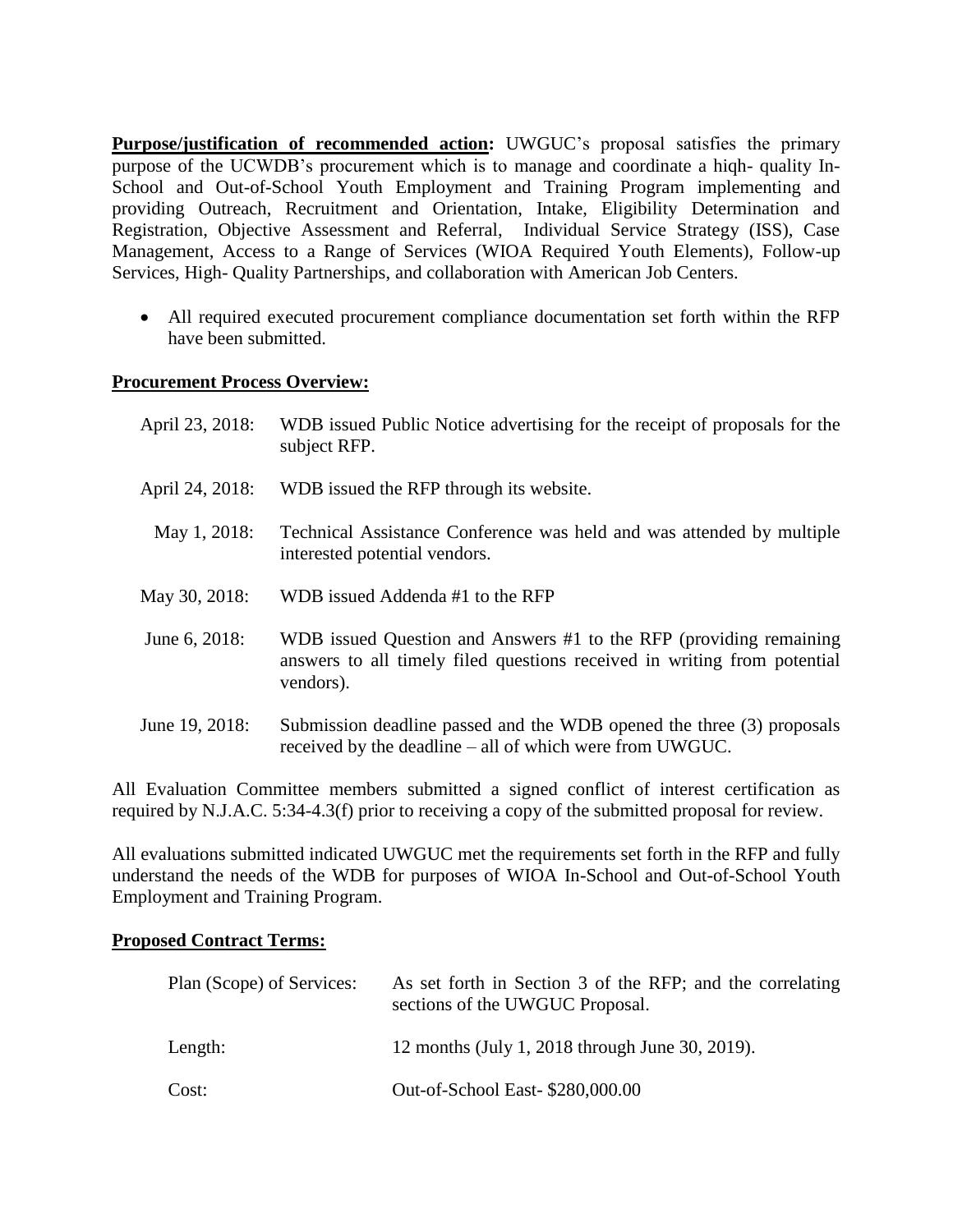Out-of-School West- \$280,000.00 In-School Youth- \$300,000.00

Other matters/conditions: Approval of awardee by Workforce Development Board and Union County Board of Chosen Freeholders required.

**Final Action of the Workforce Development Board:** to be determined.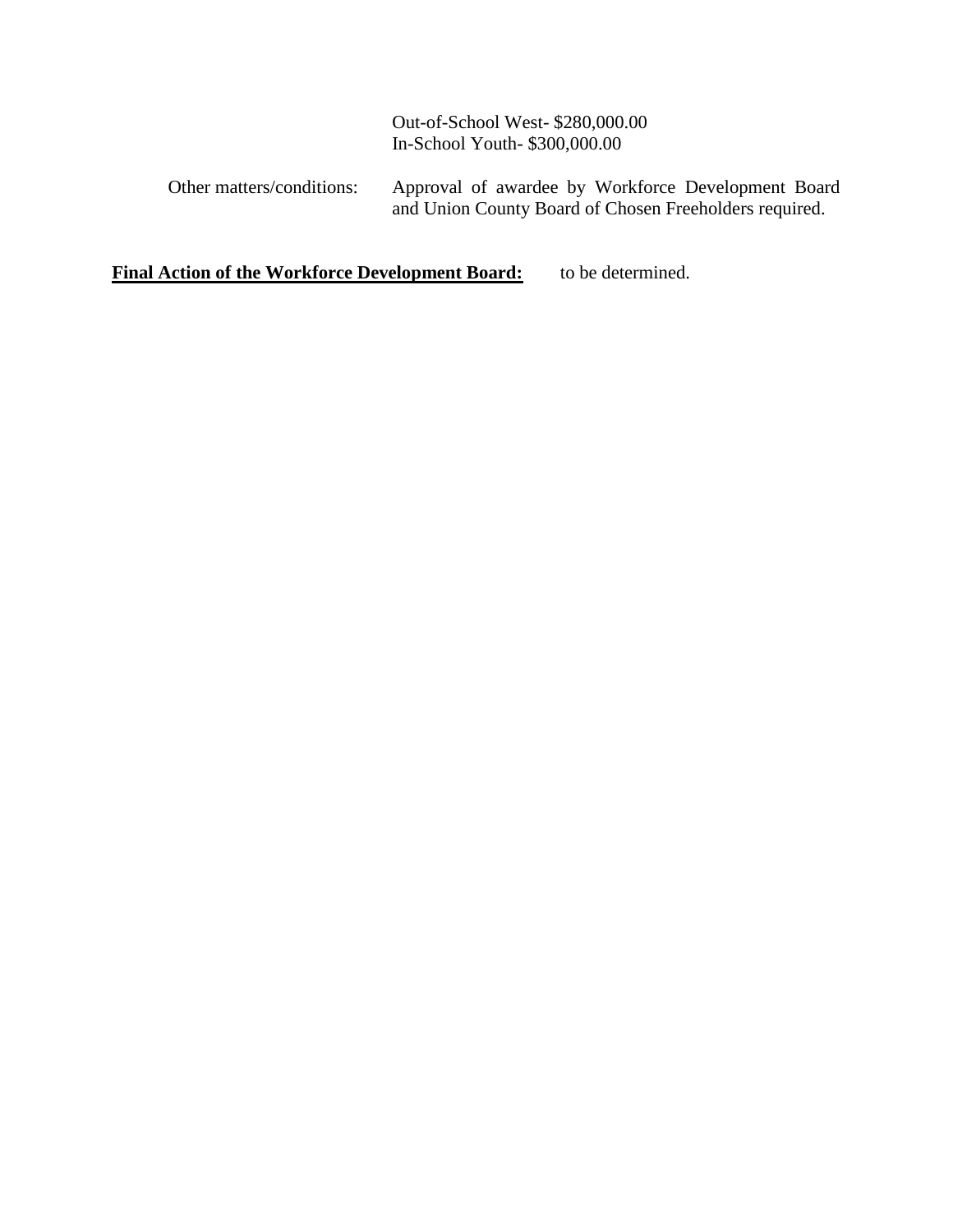## UWGUC Youth Employment Pathways Program (YEP) Summer 2018 Career Pathways - Gulmay Arts **INVEL-AUGUST7, 2018**

### **Goals and Objectives**

Overarching goal is to provide youth with a set of work-related experiences that can better prepare them to succeed in employment.

#### **YEPP Objectives**

| Short-term                                                                     | Long-term                                                                                                                                                                                                                                                                                                                                                                                |
|--------------------------------------------------------------------------------|------------------------------------------------------------------------------------------------------------------------------------------------------------------------------------------------------------------------------------------------------------------------------------------------------------------------------------------------------------------------------------------|
| . Introduce participants to the work world.<br>. Learn work norms and culture. | • Help develop life and work appropriate skills including<br>communication, critical thinking, decision-making and<br>problem-solving skills, and self-management.<br>. Understand career pathways and decision points, including<br>the linkages between educational attainment, relevant<br>experience, demonstrable skills, and career advancement.<br>· Build professional networks. |

YEEP participants as well can improve educational outcomes as this work experience combats "summer learning loss" and the summer income may reduce the need to work during the school year which would allow them to better engage during the school year.



### **Eligible Participants**

The YEEP Culinary Arts Summer 2018 Career Pathways program is for students already enrolled in a culinary arts High School tract and who have a strong interest in the culinary arts as a career. The students must be legally eligible to work in the U.S., low-income, and between the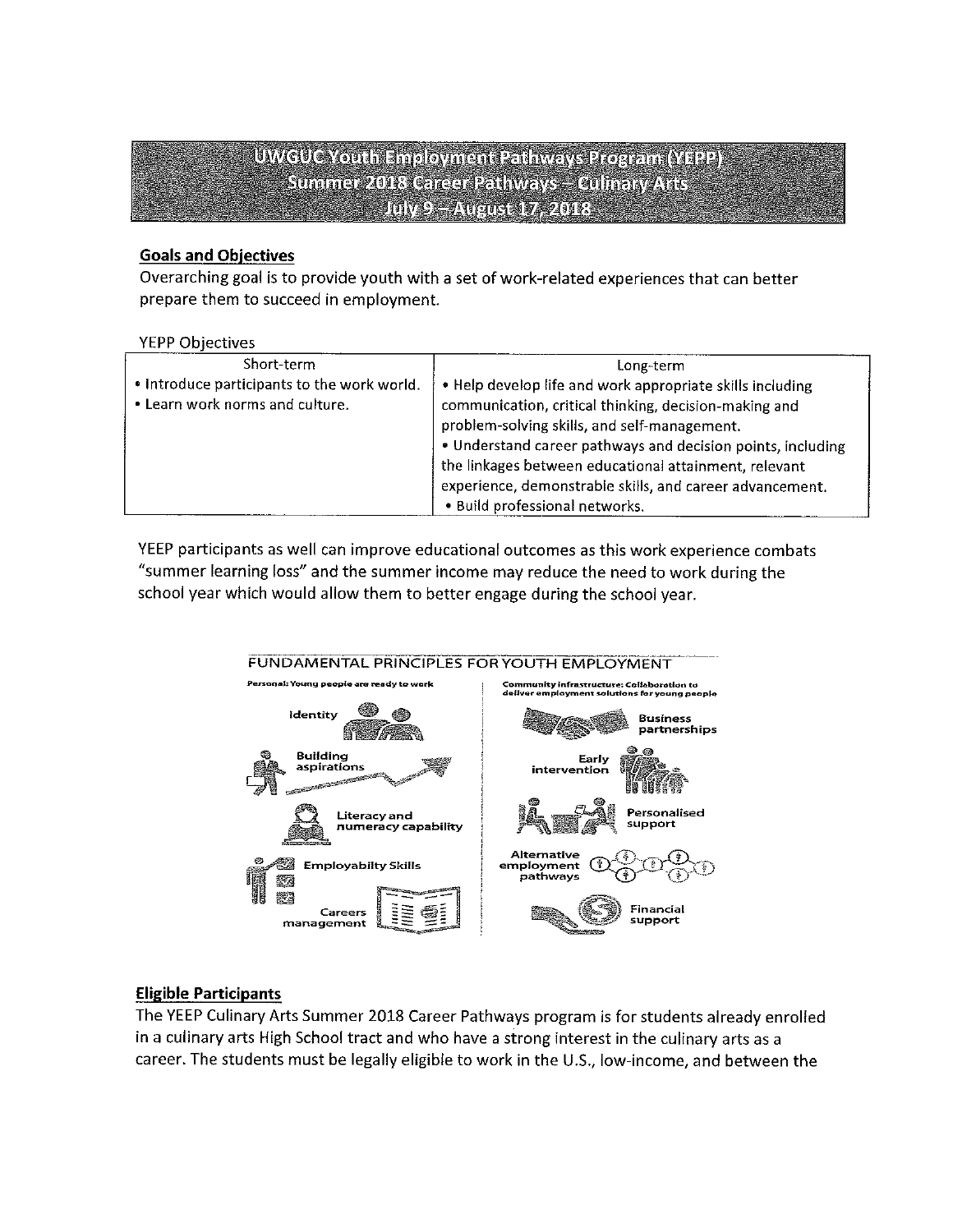ages of 14 - 17. Priority will be given to youth in good academic standing and on track to graduation or promotion to the next grade.

#### Types of Culinary Career Pathways Jobs - High School and/or little experience

#### **Front of the House**

Welter/Weltters Server) DUTIES. Takes orders and serves food and drinks to patrons at tables in dining establishments.

#### Reservations / Hostess

DUTIES: Welcomes customers, seats them at tables or in a lounge, and helps ensure quality of **indifficerational designation** 

### Bussel

DUTIES, Supports both front and back of the house staff by cleaning tables, taking plates, utensils, and drinkware to kitchen to be washed, make sure diners' water glasses are full, bring out food, and reset tables.

#### เคล็กล่า

DUTIES: Receives payment in the form of cash, credit card, or check; gets payment approvals, manages recepts in restaurants, fast food establishments, calcidatas, or grocery or specially foot stoles.

### **Back of the House**

#### **Read Runners**

DUTIES Assist wait staff with bringing food from the kitchen to the customer's table in a professional, friendly, and knowledgeable manner

### Presidents

DUTIES: Reiforms a variety of food preparation duties other than cooking, such as preparing cold foods and shellfish, sliding meat, cutting vegetables, peeling potatoes, etc.

#### Assistant Baker of Pasify Cook

DUTIES: Mixes and bakes ingredients to produce breads, rolls, cookies, cakes, pies, pastries, and ollael baked goods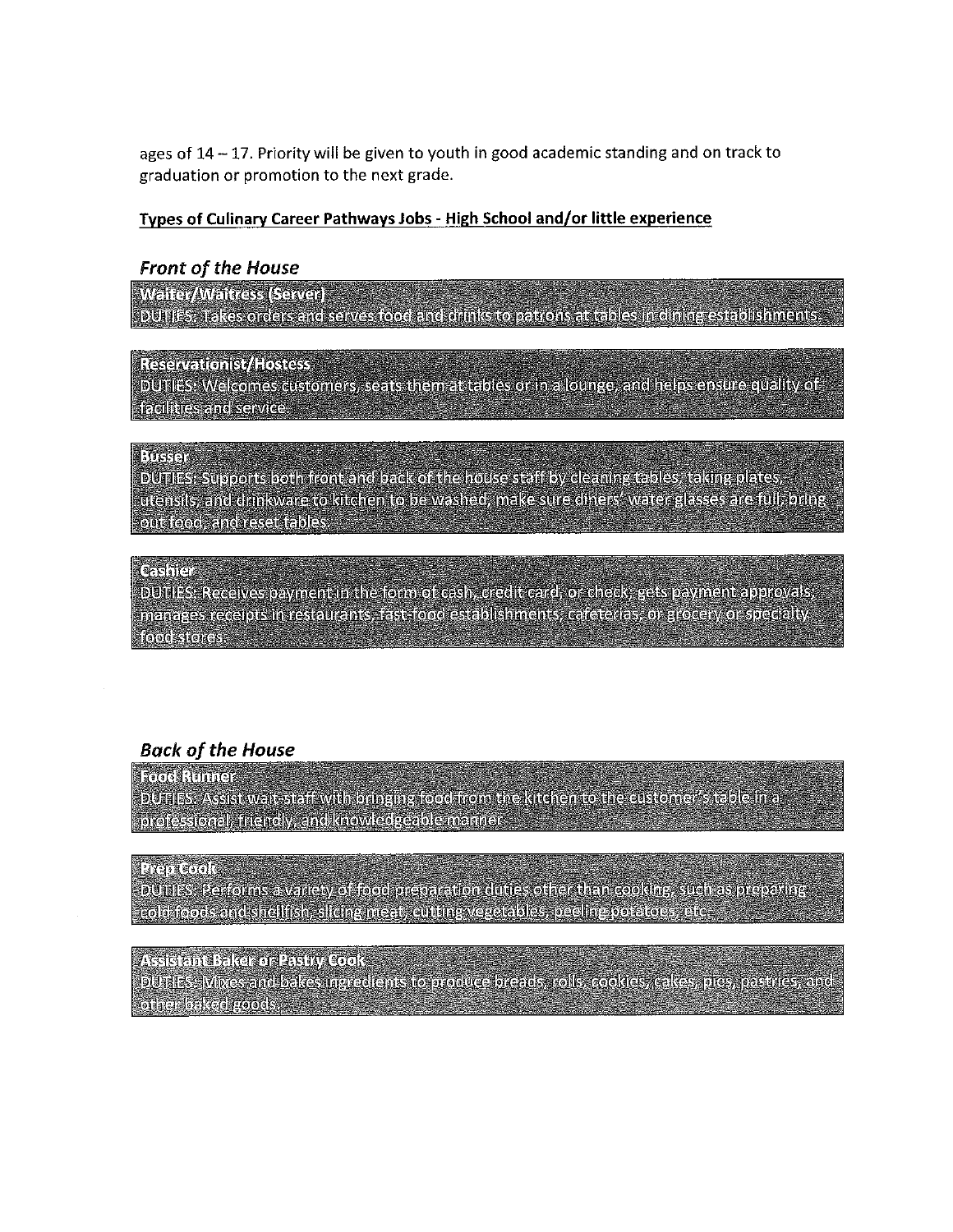### **Learning Standards Alignment**

The National Career Clusters® Framework provides a vital structure for organizing and delivering quality career and technical education (CTE) programs through learning and comprehensive programs of study.

### The New Jersey Student Learning Standards - Standard 9: 21<sup>st</sup> Century Life and Careers 9.3 CAREER AND TECHNICAL EDUCATION HOSPITALITY & TOURISM CAREER CLUSTER

| Number Standard  | Statement                                                                                                                                    |
|------------------|----------------------------------------------------------------------------------------------------------------------------------------------|
| $9.3.HT-RFB.4:$  | Demonstrate leadership qualities and collaboration with others.                                                                              |
| 9.3.HT-RFB.5:    | Research costs, pricing, market demands and marketing strategies to manage<br>profitability in food and beverage service facilities.         |
| 9.3.HT-RFB.6:    | Explain the benefits of the use of computerized systems to manage food service<br>operations and guest service.                              |
| 9.3.HT-RFB.7:    | Utilize technical resources for food services and beverage operations to update<br>or enhance present practice.                              |
| 9.3.HT-RFB.8:    | Implement standard operating procedures related to food and beverage<br>production and guest service.                                        |
| $9.3.HT-RFB.9:$  | Describe career opportunities and qualifications in the restaurant and food<br>service industry.                                             |
| 9.3. HT-RFB. 10: | Apply listening, reading, writing and speaking skills to enhance operations and<br>customer service in food and beverage service facilities. |

| From to the House Skills the Brits                        | Baden the Rouse Skills and trails                          |
|-----------------------------------------------------------|------------------------------------------------------------|
| Excellent communication skills with an ability to listen, | Excellent ability to listen, follow directions, and convey |
| follow directions, and convey information                 | information                                                |
| Strong interpersonal skills with an ability to resolve    | Highly organized, analytical and detail-oriented           |
| conflicts.                                                |                                                            |
|                                                           | Ability to work under pressure                             |
| Analytical, organization, and detail oriented             |                                                            |
| Decision making, problem solving                          | Stamina                                                    |
|                                                           | Go above and beyond the call of duty                       |
| Ability to work under pressure                            |                                                            |
|                                                           | Teamwork                                                   |
| Go above and beyond the call of duty                      |                                                            |
| Computation accuracy (math)                               |                                                            |
|                                                           |                                                            |
| Teamwork                                                  |                                                            |
|                                                           |                                                            |

The YEEP Culinary Arts Summer 2018 Career Pathways program will provide participants the opportunity to learn and hone skills and traits aligned to number standards 9.3.HT-RFB.4, 9.3.HT-RFB.8, 9.3.HT-RFB.9, and 9.3.HT-RFB.10 of the New Jersey Student Learning Standards 9.3 CTE Hospitality and Tourism Career Cluster